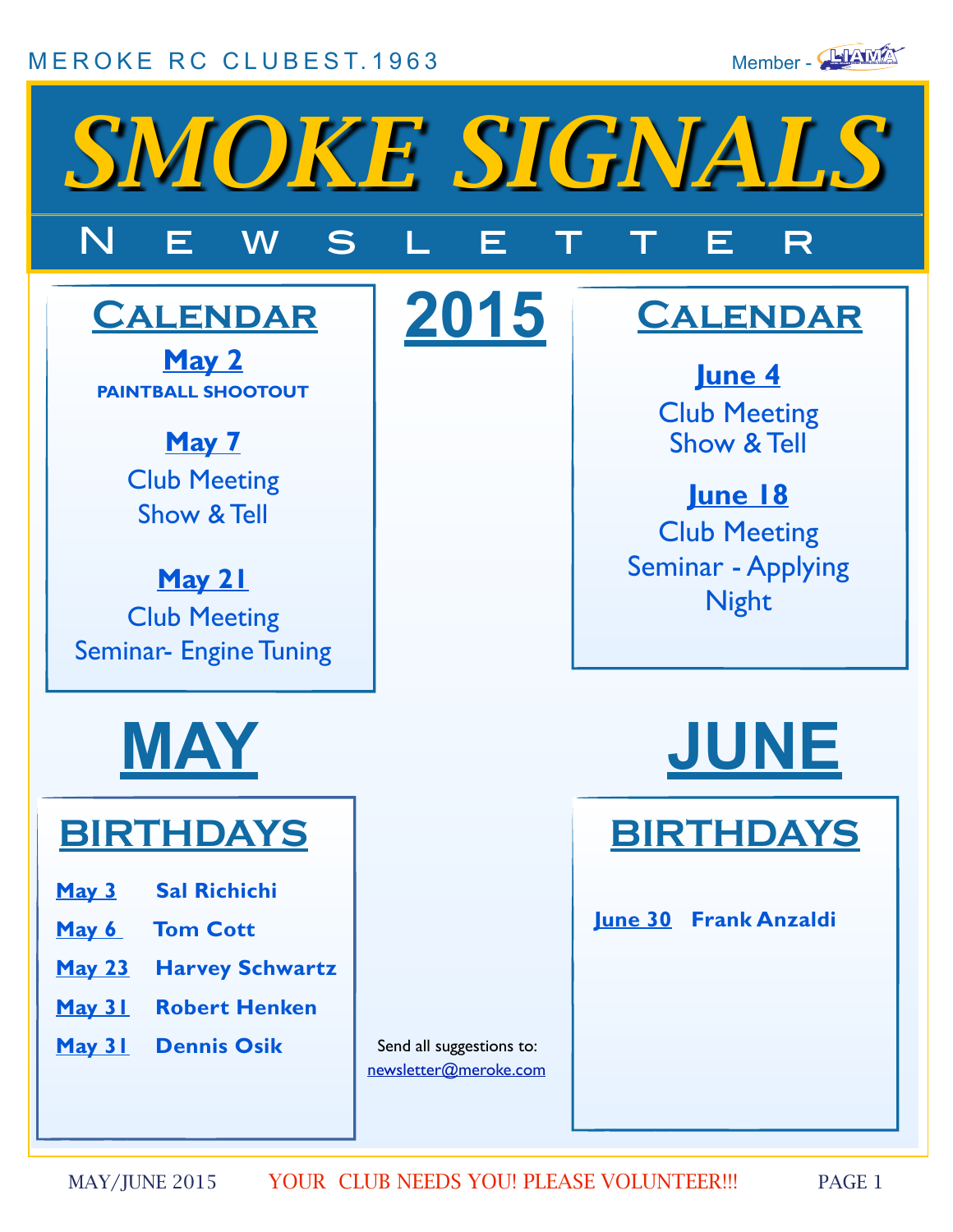### [MEROKE RC CLUB](http://www.meroke.com) EST.1963 Member - Nember - 1963



*I believe it is a good thing to have our club President speak to the members using this forum, especially in winter when weather is bad, members are away in warmer climates and meeting attendance is down. So here is the message from our President Lou Pinto.* 

(Message From Lou Pinto (Club President)

As the cold weather comes to a close, soon we all will be complaining about the sun, heat, and bugs at the aerodrome. As president I would like to take the opportunity to thank all the members who stepped up. I would like to thank the clubs officers and board members who worked with me in getting things accomplished. These past few months we have been meeting many



times. One of the items was to create a new position. This new position is called the clubs senior advisor or club leader. It was voted on by the clubs officers and board members that Tony Pollio will be holding this position. He will be working closely with the clubs members, officers and board members and will be giving advice when asked.

As the clubs educational & building program comes to a close I would like to give thanks to both Nelson Ramos for running this program and being a fine instructor and also to Charlie Lando for getting us a place where we can meet on Saturdays. Special thanks to the AMA for making this program possible the last few years.

On May 2nd we will be hosting 1 of 2 paint ball events for the year. I want to give thanks to Russ Rhine for volunteering to be the CD and doing the necessary paper work for this event. I would also like to thank Dennis Osik for volunteering to be the chairman of advertising and forming a committee of members to work with him in making this event successful.

Without members stepping up and volunteering when asked events wouldn't be possible. So please step up when asked. THIS IS YOUR CLUB.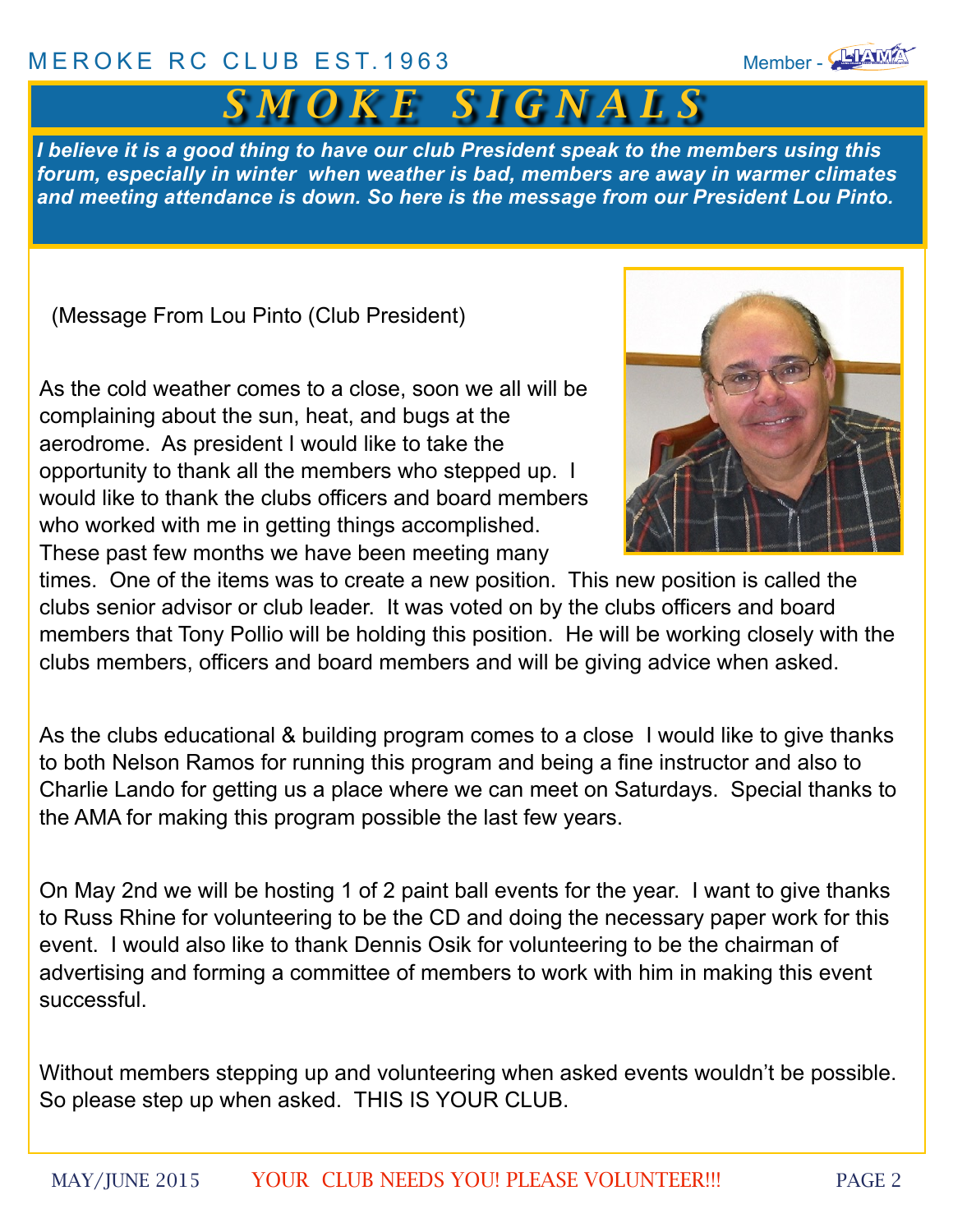

### *S M O K E S I G N A L S*

*The following pages include information sent to me via e-mail that I thought was important to share with you. This first was passed along to me by Lou Pinto asking for it to be included in the Newsletter*

From: caddis110@aol.com To: nel98rc@verizon.net CC: meroke36@aol.com, bes.frens@verizon.net, Richard.Waldman@liu.edu Sent: 3/21/2015 2:32:21 P.M. Eastern Daylight Time Subj: Meroke Builders Article

Señor Nelson

Gracias! Appreciate the club plug in the newsletter. You - nailed it ... The CLUB teaches self sufficiency and confidence as well as how we can help each other... It's nice to fly, but more gratifying to fly what you've been able to create via "a build" and/or a repair to keep an investment flying.

It's not a waste (Builders Club) if a person doesn't use it, it's there for those who want to learn, or feel a need to keep balsa and nitro alive, as well as teach and appreciate electric alternatives in a balsa community.

We all appreciate you as the primary catalyst behind our community's success; a group of guys working together as a builders club .... But within an RC club.... Having fun and learning.

THANKS FOR BEING GENEROUS OF YOUR TIME, SKILL & EXTENSIVE KNOWLEDGE... Had a great winter

 $\text{Jim } \text{G} =$ 

*Jim then sent me the following for publication, expanding on his feelings.*

Dennis;

I'd like to submit the following for the next newsletter.....

What's the value of a Builders' Club? Is it necessary?

Most joined Meroke because as a club it offered assisted flight instruction and guidance in building......some did both ...terribly...... when teenagers ......suppressed by limited budgets. One of the major advantages to joining the Builders Club is to learn self sufficiency and confidence so as not to be a weapon in our own hands around fellow fliers.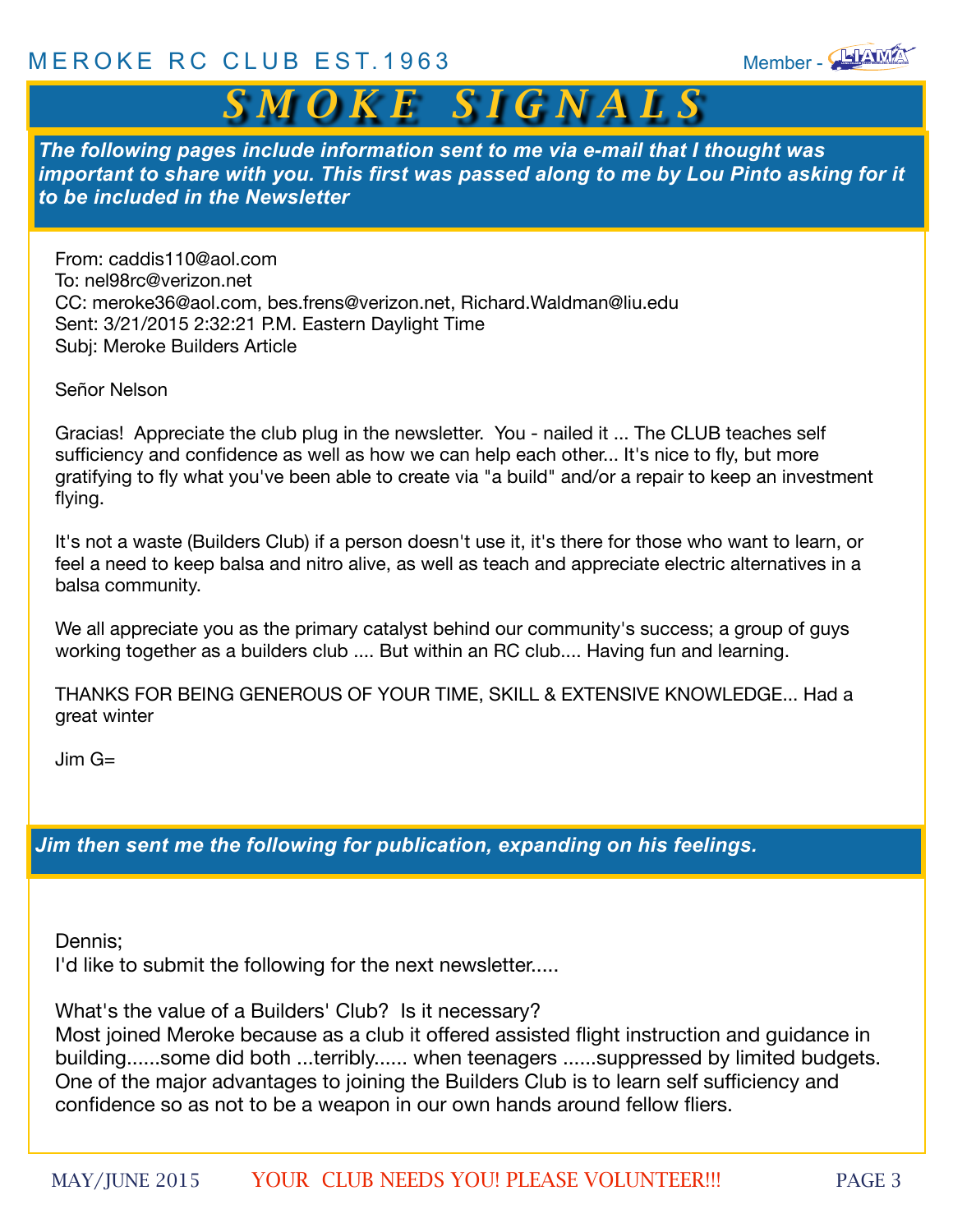

*S M O K E S I G N A L S*

Why a Builders' Club? First, it saves money. The Club builds the Club Trainers....now both electric and gas. As a club member, consider the enjoyment of your dues invested in flying targets you can shoot down with paint ball guns, make money while enjoying the destruction, and then resurrect the targets for a second, third, or even fourth suicide? If doctors learn to operate on patients by practicing on cadavers, isn't it logical to conclude if you have cheap cadavers, why not use slave labor to reconstruct them for the destruction table?

The Builders Club brings seasoned builder/pilot knowledge to students ranging in balsa construction IQ from zero to something more than zero. Consistent with the concept of "club".... building is a natural extension of How To Together. Those who know how... teach those who don't know ....or don't know.what they don't know.

At the end of the food chain is a student who's learned to teach a student or help a fellow member in need.... that makes a lot of sense....especially if one wants to keep the art of balsa alive. The club helps those on a limited budget, those who want to build from scratch, self-assemble an ARF, or being able to repair ones' work of art after a first excursion into brush surrounding the landing approach. The Builders Club gives members an opportunity to help each other.. . It's nice to fly, but more gratifying to fly what you've been able to create via "a build" and/or repair an investment YOU can keep flying because of the knowledge and skills imparted by the Meroke Club .

A Builders Club isn't a waste if a person doesn't use it, it's there for those who want to learn, or feel a need to bring a balsa or foam object to life. It's not all about gas either, now the club incorporates electrics and electronics. The Builders Club is about the voluntary imparting of knowledge. It's a place to meet on weekends and share what you know with those who want to know. It's a place where practical and functional meet .... it's a group of members having fun creating confidence and functionality within members .

No club can succeed without assets, and ours is no exception. As newbie builders we've been able to leverage the knowledge of regulars like Lou Pinto, Charlie Lando, Keith Follow, as well as many other members who stop by to coach or just participate. However, our club's greatest asset is Nelson Ramos. He's the club historian, the mobile hangar, tool shed, supplier, purchasing agent, master troubleshooter, instructor, mentor, professor, and champion of the "emergency fix" all too preceded by a student "oops". We can call him any time on any subject and get an answer....now that's a walking, talking repository of knowledge..... it takes a lot to keep up with twelve students playing with sharp tools, razors, heat guns, irons, scrapers, CG racks, Monokote, balsa, glue, CA, and assortments of parts and balsa body components....controlled chaos....but always in control because of Nelson's focus, flexibility, infectious humor, can-do attitude, generosity, and encouragement.... We all owe Nelson a debt of gratitude for being so generous of his experience, and your students ALL SAY ...BECAUSE OF YOU.....FOR BEING GENEROUS OF YOUR TIME, SKILL, AND KNOWLEDGE... WE ALL HAD A GREAT WINTER.

THANKS....THE MEROKE BUILDERS CLUB MEMBERSHIP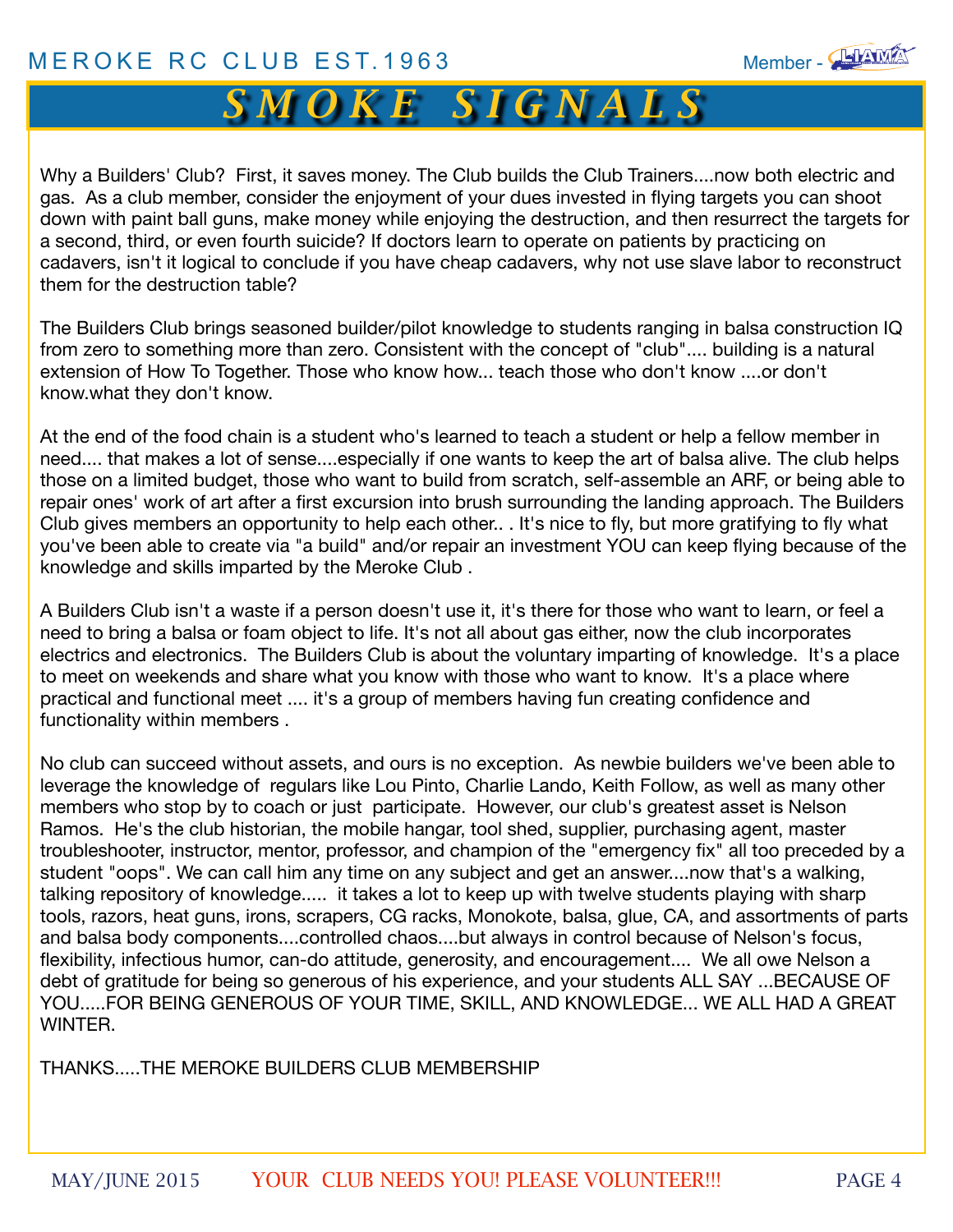

### *S M O K E S I G N A L S*

*This next e-mail is great advice from our guru Nelson Ramos to Charlie Lando who suggested I include this in the Newsletter…ask and you shall receive!*

Date: April 7, 2015 at 12:42:53 PM EDT From: "Charlie Lando" <bes.frens@verizon.net> Subject: RE: Batteries To: <nel98rc@verizon.net> Cc: "Dennis Osik" <osikmd@verizon.net>

Great response, Nelson!!! **MANY THANKS!!!** Perhaps Dennis could use it in **SMOKE SIGNALS.** 

Charlie

**From:** nel98rc@verizon.net [mailto:nel98rc@verizon.net] **Sent:** Monday, April 06, 2015 6:09 PM **To:** bes.frens@verizon.net **Subject:** Re: Batteries

#### HI Charlie,

 I would cycle the batteries and see if it holds the charge. I sometimes let the battery sit after a full charge ,check the voltage and the next day recheck and see how much I lost . If the battery looses a substantial amount ,this battery wont stand up to a load. ( NOT GOOD!!) Also a receiver and transmitter battery is inexpensive compare to a model. A range check is a good idea with the engine off, and another range check with the engine running . Check the glow plug ni-cad driver battery. What about glow fuel? Was the bottle open or seal. How old is the fuel ? If the bottle was open and stored for a while it might not be worth using. LOTS of questions? Did you clean the engine and use after run oil for storage, check the linkage on the carburetor make sure the push rod moves freely with the carburetor arm. You have enough for now check all this and we'll continue as we go. Nelson

On 04/04/15, Charlie Lando[<bes.frens@verizon.net](mailto:bes.frens@verizon.net)> wrote:

#### Hey, Nelson!

 I haven't recharged or checked my control and power batteries – mostly lithium hydride – for over a year. I have all the equipment. Should I look out for any problems?

Any suggestions/help will be appreciated.

With, luck I should get into the air again this year. Here's hoping. Happy Easter to you and yours!!!!!!!!!!!!!!!!!!!!!!!!!!!

#### Charlie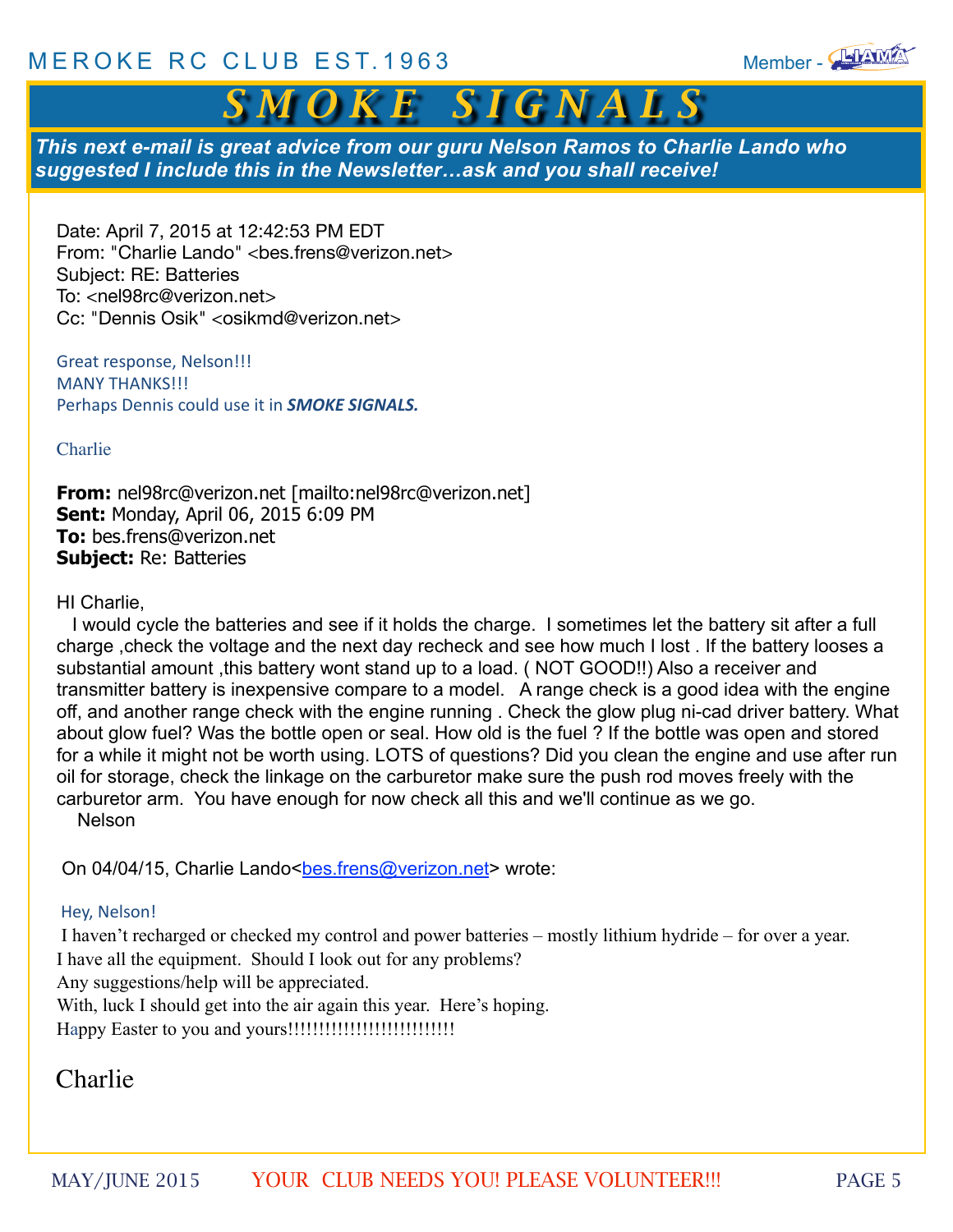



*Another article sent in by Phil Friedensohn.*

### **RC Airplane Maintenance – Carburetor Basics**

by Gerry Yarrish

PHOTOGRAPHS BY HOPE McCALL

The old saying, "Takeoffs are optional, but landings are mandatory," certainly applies to RC pilots. But if your engine is not properly adjusted, the landing pattern and touchdown can be a very iffy proposition. Two-stroke glow engines must have a solid and reliable idle; it's even more important than all-out top-end rpm. Let's examine the basics and see what can affect your engine's performance.

To adjust the low-end needle valve, you have to use a fine tip screwdriver. For safety's sake, be sure to stop the engine before you adjust it.





With a single-needle carb, there is a small air-bleed hole in the front for the low-end idle mixture. You adjust the mixture screw to open and close the hole to adjust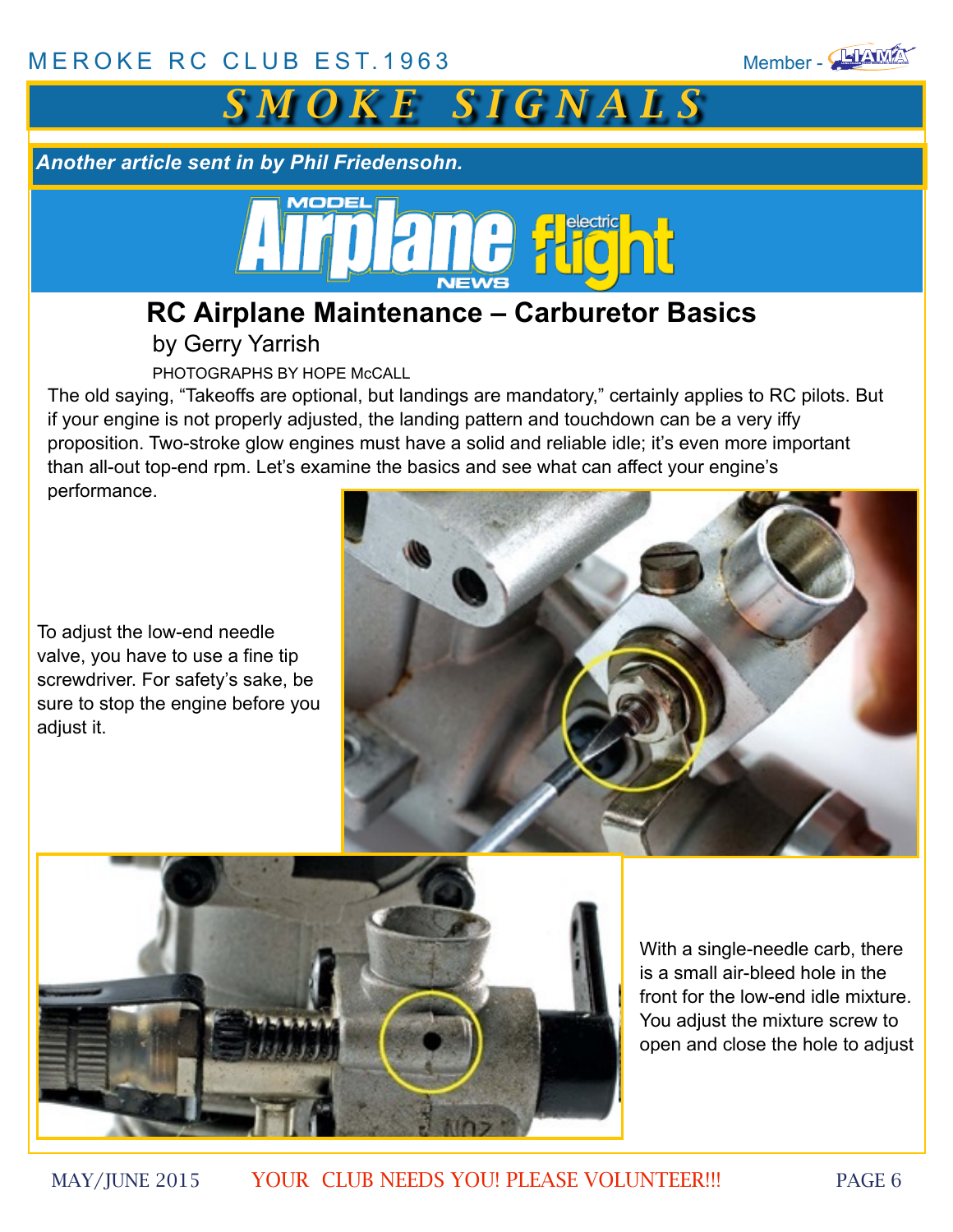

### $S\overline{M}$  *O*  $\overline{K}$   $\overline{E}$   $S$   $\overline{I}$   $\overline{G}$   $\overline{N}$   $\overline{A}$   $\overline{L}$   $S$

When the engine runs, the fuel flows into the carburetor because of the low pressure created in the venturi and higher atmospheric pressure acting on the fuel through the tank vent. The higher outside pressure pushes the fuel toward the lower pressure area. Without a vent, the fuel could not flow. To help increase tank pressure and improve fuel flow, a length of fuel line can be connected to the tank vent and the pressure fitting on the engine's muffler.

For a fuel system to work at its best, the tank must be located as close to the engine as possible. This is because when the nose of the plane is raised, the fuel flow is affected by gravity, and the draw lessens. Also, the tank should be positioned so its center is between 1/2 and 3/4 inch below the spray bar. This position is a good compromise and provides proper fuel flow for both a completely full tank and an almost empty one.

The size of the propeller also affects your engine's idle performance. A larger prop with more mass provides a beneficial fly-wheel effect. Smaller, high-revving propellers such as those used with pylon-racing airplanes have less mass and don't idle very well.

Another important factor is the engine's glow plug. When an engine idles with an overly rich fuel mixture, the engine will begin to load up with unburned fuel in the crankcase. When the throttle is opened, this unburned fuel will transfer into the combustion chamber, quickly cooling or even killing the glow plug. If this is a recurring problem, first try to lean the idle mixture; but if it continues, use a hotter glow plug or install a plug that's equipped with an idle bar. The bar helps shield the glow plug's element from some of the raw fuel to maintain proper operating temperature. Also, for good sport flying, use fuel that contains at least 5 to 10 percent nitro. Using FAI fuels with no nitro content can lead to poor idling performance.

Remember, always be careful when making the high-end needle-valve adjustments, and since you'll need to use a screwdriver, stop the engine to make the low-end idle mixture adjustments. Make all your initial needle adjustments by 1/4 turns; then, when you get closer to the idle setting, use 1/8 and 1/16 turns to home in on the ideal setting.

It is very important to obtain a reliable idle. More models are damaged because of an engineout situation during the landing pattern than at any other time during the flight. Learn to properly adjust your carburetor and avoid that dreaded dead-stick landing!



Many newer engines such as this Evolution .36 2 stroke, have their high-end needle valve assemblies placed in the rear of their engines away from the prop. It is connected to the carb with a short piece of fuel line.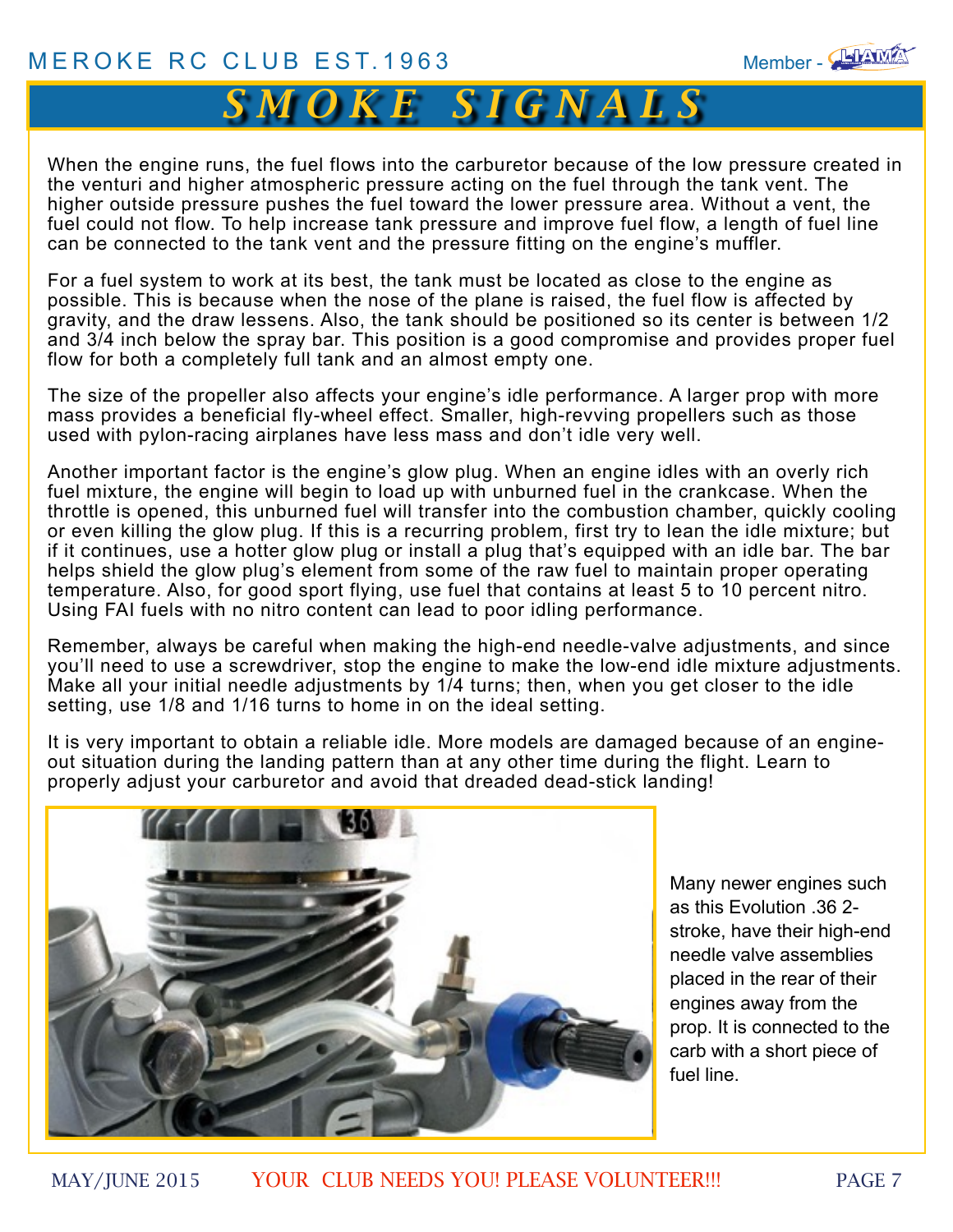

### $S\overline{M\,O\,K\,E\,}\,$   $S\overline{I\,G\,N\,A\,L\,S\,I}$

#### THE BASICS

The carburetor is the part of the engine where fuel is mixed with air before it enters the engine case. The air passes though the opening at the top of the carburetor and enters the venturi, a long tapered tube that speeds up the airflow into the engine. The increase in air velocity causes a drop in pressure, which draws the fuel from the tank. In the middle of the venturi (at the lowpressure zone) is a brass tube assembly called the spray bar. The fuel passes through the spray-bar jet and then mixes with the incoming air.

The air portion of the air/fuel mixture is regulated by the large aluminum barrel that rotates to increase and decrease the size of the intake hole. The flow of fuel is adjusted by one or two needle valves at one or both ends of the spray bar.

Older 2-stroke engines (and many 4-strokes) have a single high-end needle valve to adjust the mixture at full throttle and a small air-bleed hole in the front of the carburetor to adjust the idle mixture. As the throttle barrel closes, it opens the air-bleed hole to the venturi. A small idlemixture screw meters the amount of air entering the carburetor. Opening the air-bleed hole lets more air in and leans the idle mixture, and closing it lets less air in to richen the mixture.

Two-needle carburetors (as the name implies) are equipped with two needle valves, one for the high-end mixture adjustment, and a secondary low-end needle valve (sometimes referred to as the low-speed needle) to adjust the idle mixture. When you turn the high-end needle clockwise (screwing it in), it leans the mixture by restricting the amount of fuel that enters the carburetor. Turning it counterclockwise (unscrewing it) richens the mixture by allowing more fuel to flow. Usually, the low-end needle is smaller than the high-end needle, and in some cases, you'll need a fine-tip screwdriver to adjust the idle mixture because it is recessed into the center of the throttle arm. When you turn the low-end needle clockwise, it richens the idle mixture, and turning it counterclockwise makes the mixture lean.

When the throttle barrel is closed, it also moves laterally, which in turn moves the low-end needle gradually into the fixed spray bar, thus leaning the idle mixture. Of the two types of carburetor, the two-needle type is more sensitive to adjustments and provides faster throttle response through the midrange

#### OTHER CONSIDERATIONS

Besides the mechanical differences between single-needle and two-needle carburetors, other things can affect your engine's performance. Very often a poor engine idle can be traced to one or more of the following:

- The fuel system setup.
- The distance from the fuel tank to the engine.
- The vertical position of the fuel tank relative to the carburetor's spray bar.
- The propeller size and pitch.
- The type of glow plug.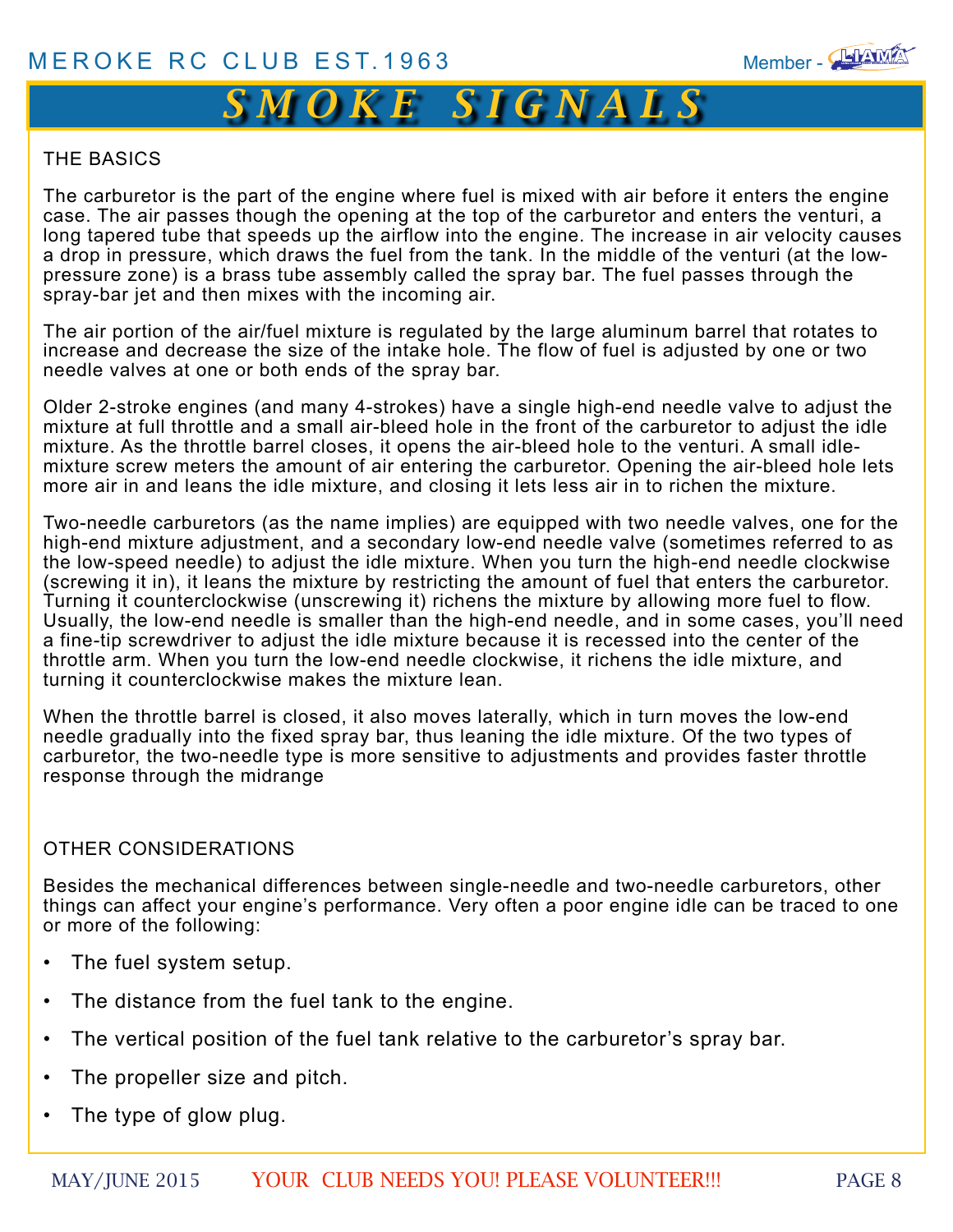#### [MEROKE RC CLUB](http://www.meroke.com) EST.1963 Member - **EVANXEN**



### $S$  *M O K E S I G N A L S*

Shown here with the throttle barrel fully open is the spray-bar fuel-jet assembly. The low-end needle assembly is to the left, and the fixed high-end assembly is at the right.



As the throttle barrel closes, the low-end needle assembly moves laterally into the fixed spray bar. This is why adjusting the low-end needle affects the high-end mixture adjustment.



#### SETTING THE IDLE

Here's how I set my idle. Of course, to set up a reliable idle mixture, your engine must first be broken in properly. Be sure to install the propeller you intend to fly with the engine. Also, use a good optical tachometer to check the engine rpm.

Start the engine, let it warm up, remove the glow plug driver and open the throttle fully.

- Adjust the high-end needle for maximum rpm, and then richen the mixture for a 200 to 300rpm drop.
- Close the throttle to the full-idle position. The engine should idle between 2,500 to 3,000rpm.
- After 30 seconds or so, advance the throttle back to full power. If the engine sounds wet (sputters and spits raw fuel out of the exhaust), the engine is loading at idle and the low-end needle valve is set too rich. For safety concerns, stop the engine and lean the idle mixture 1/8 turn (counterclockwise for the air-bleed adjustment screw for the single-needle carburetor, or 1/8 turn clockwise for the two-needle carburetor).
- Restart the engine, and readjust the high-end needle for maximum rpm; then richen for the 200 to 300rpm drop. This is important, as when you adjust the idle, the high-end mixture will also be affected. Run the engine at full-open throttle, and then reduce power to idle and wait 30 seconds. Open the throttle fully again and see what happens this time. If the same thing happens, repeat the procedure, and lean the idle mixture another 1/8 turn.
- If the engine speeds up but sounds starved of fuel (or quits abruptly) when the throttle is advanced, the mixture is too lean and needs to be richened. It may take several engine starts and stops to home in on the proper needle settings.
- Once you find the settings for a smooth and even transition from the full idle to full-open throttle, adjust the idle-stop screw, or adjust your throttle servo travel for the lowest reliable idle speed. An acceptable idle is anywhere from 2,300 to 2,700rpm. Remember, you're not looking for the absolute lowest idle, you want the lowest reliable idle setting.